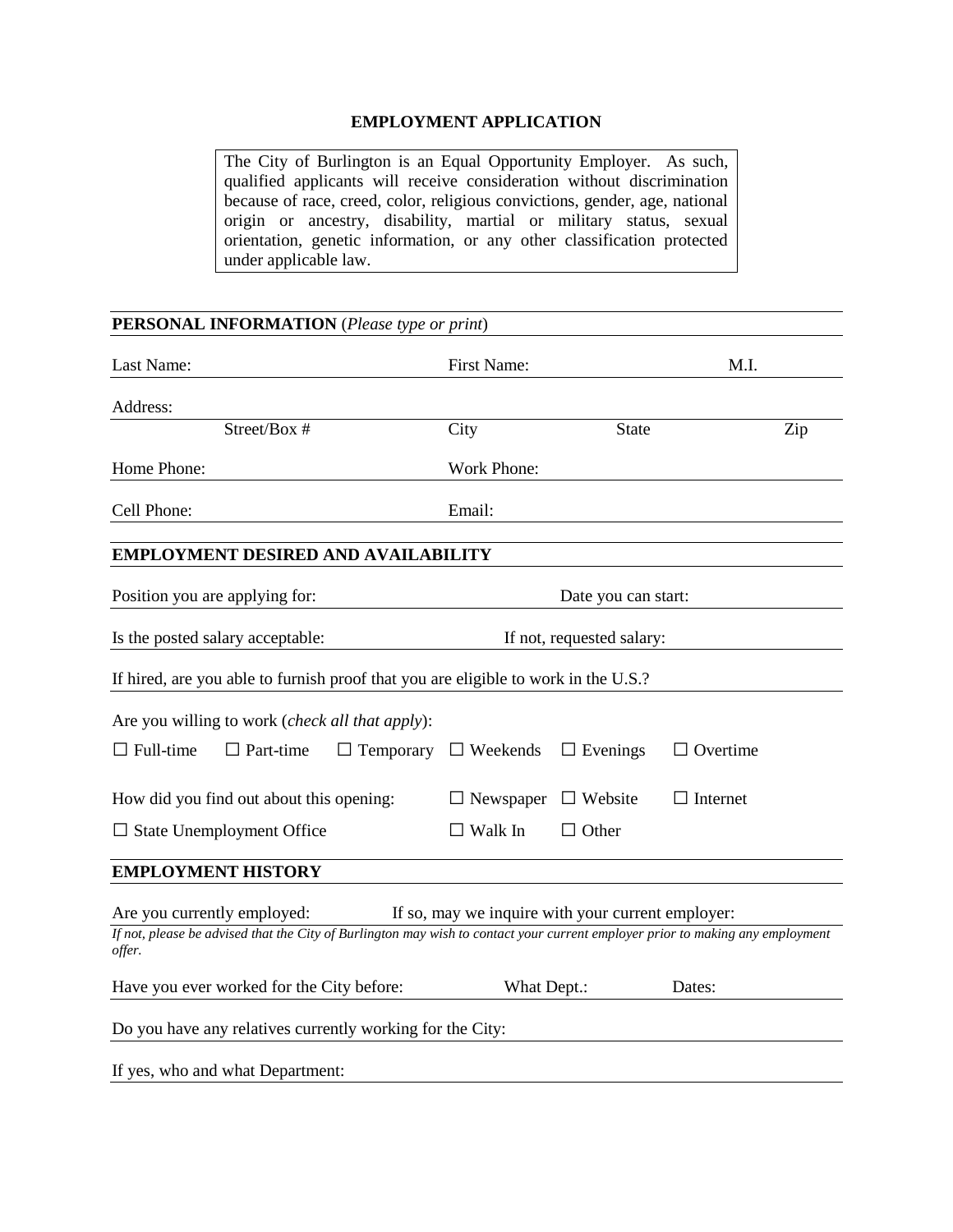Starting with the present or most recent, list all previous employers for the last ten (10) years. Please do not write "See Resume". If more space is required, please attach a separate sheet.

| Last/Present Employer | Job Title           |
|-----------------------|---------------------|
|                       |                     |
| Address               | Duties              |
|                       |                     |
|                       |                     |
|                       |                     |
|                       |                     |
| Dates Employed        | Salary              |
| To:<br>From:          |                     |
| Supervisor            | <b>Phone Number</b> |
|                       |                     |
| Reason(s) for Leaving |                     |
|                       |                     |
|                       |                     |

| Prior Employer        | Job Title           |
|-----------------------|---------------------|
|                       |                     |
| Address               | Duties              |
|                       |                     |
|                       |                     |
|                       |                     |
|                       |                     |
| Dates Employed        | Salary              |
| From:<br>To:          |                     |
| Supervisor            | <b>Phone Number</b> |
|                       |                     |
| Reason(s) for Leaving |                     |
|                       |                     |
|                       |                     |

| Prior Employer        | Job Title    |  |  |
|-----------------------|--------------|--|--|
| Address               | Duties       |  |  |
|                       |              |  |  |
|                       |              |  |  |
| Dates Employed        | Salary       |  |  |
| From:<br>To:          |              |  |  |
| Supervisor            | Phone Number |  |  |
| Reason(s) for Leaving |              |  |  |
|                       |              |  |  |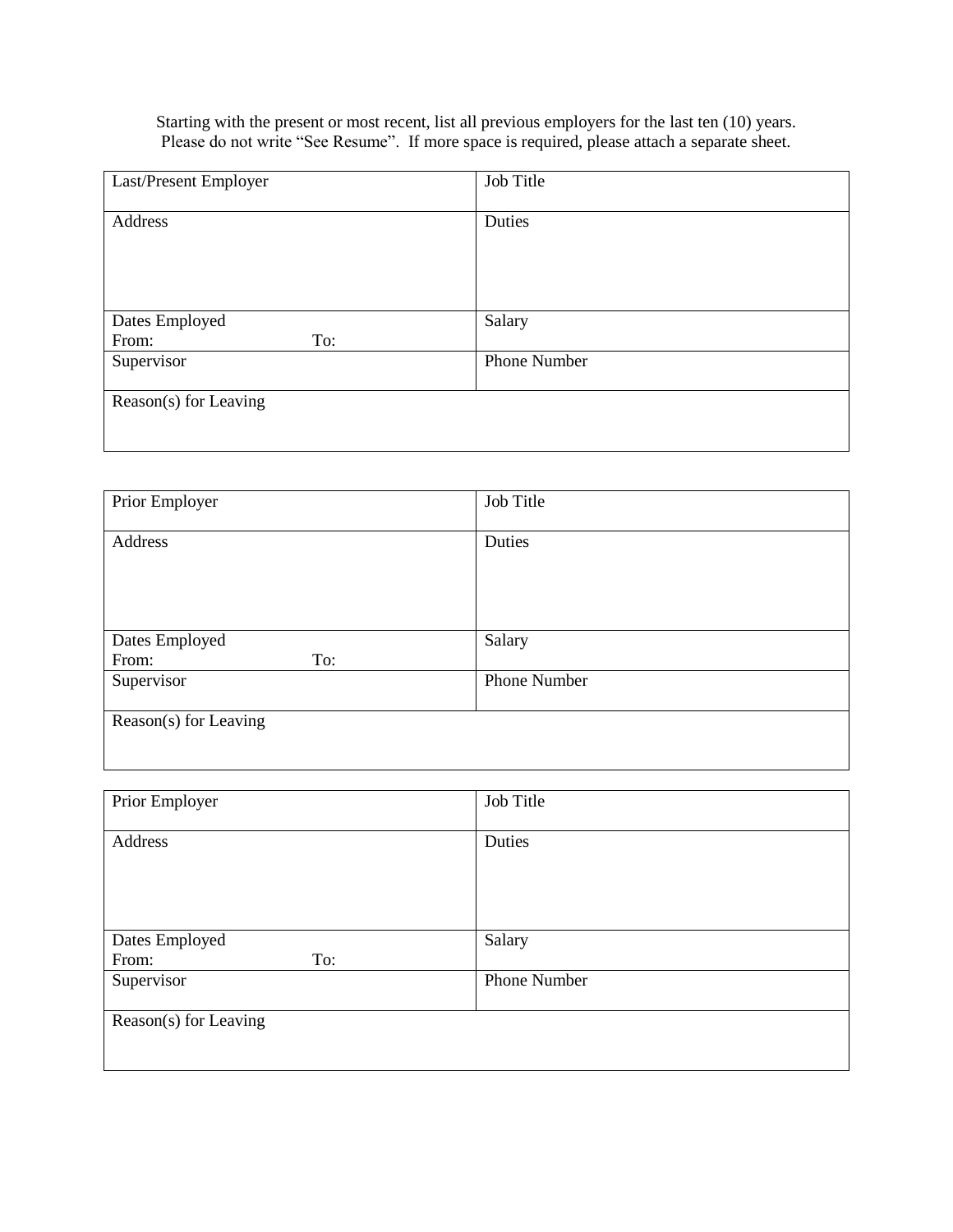|  |  |  | <b>REFERENCES</b> (Include only individuals familiar with your work ability. Exclude relatives) |
|--|--|--|-------------------------------------------------------------------------------------------------|
|  |  |  |                                                                                                 |

| Name | Address | Phone | Years Known | Relationship |
|------|---------|-------|-------------|--------------|
|      |         |       |             |              |
|      |         |       |             |              |
|      |         |       |             |              |
|      |         |       |             |              |
|      |         |       |             |              |
|      |         |       |             |              |
|      |         |       |             |              |
|      |         |       |             |              |
|      |         |       |             |              |
|      |         |       |             |              |

## **EDUCATION**

High School Name/Location: Diploma □ GED □

|                       | Name & Location | <b>Years Completed</b> | Degree/Major/Minor |
|-----------------------|-----------------|------------------------|--------------------|
| College               |                 |                        |                    |
| Graduate School       |                 |                        |                    |
| Trade, Business or    |                 |                        |                    |
| Correspondence School |                 |                        |                    |

**JOB RELATED SKILLS** (*Complete only those sections which are job-related*)

| Professional memberships/associations: |
|----------------------------------------|
|----------------------------------------|

List skills, licenses, certificates or training:

List Language(s) in which you are fluent:

| Driver'<br>$\Lambda$ accense #: | state. | lass.<br>_______ |  |
|---------------------------------|--------|------------------|--|
|                                 |        |                  |  |

Do you have a Commercial Driver's License: Class/Expiration:

Do you have any driving violations in the past five (5) years:

If yes, please describe:

Have you been convicted of a felony\*:

If yes, please describe:

*\* You will not be denied employment solely because of a conviction record unless the offense is related to the job for which you have applied.*